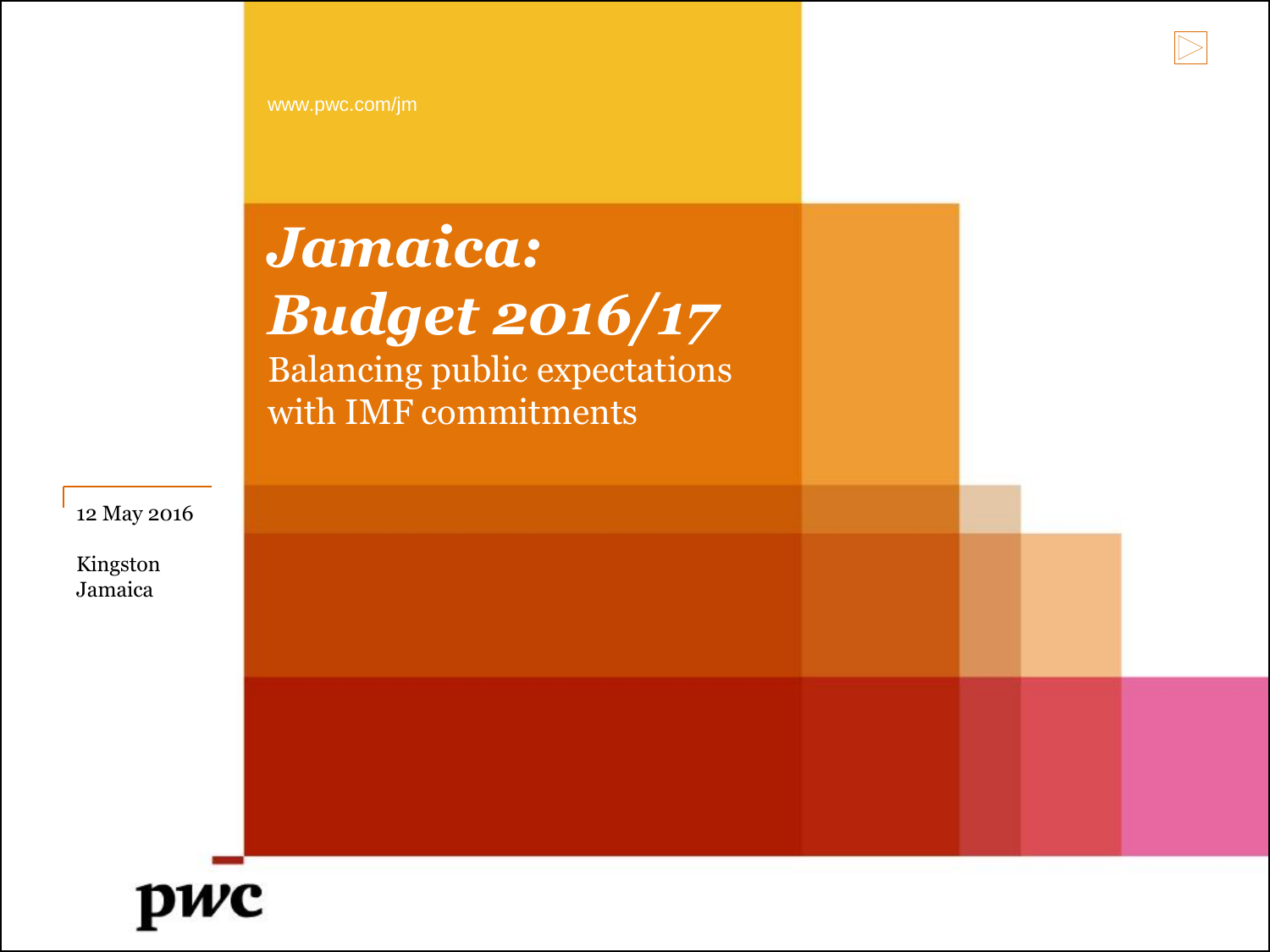

### *Budget 2016/17* Introduction

*Click to Navigate*

**Introduction**

**[At a Glance](#page-2-0)**

**[Expenditure](#page-3-0) & Funding**

**[The Detail](#page-4-0)**

**[Let's Talk](#page-14-0)**

<span id="page-1-0"></span>

The Hon. Audley Shaw, Minister of Finance & the Public Service laid the Government of Jamaica's (GoJ) 2016/17 Budget before Parliament today during what could be described as one of the most keenly awaited Budget Presentations for some years. This was the first Budget presented under the new JLP administration led by the Most. Hon. Andrew Holness, Prime Minister.

The principal challenge for Minister Shaw this year is to achieve a most difficult balancing act. On the one hand, he has to manage strong public expectation based on a key pre-election promise to remove persons earning under J\$1.5m per annum from the income tax net. On the other hand, many (including a wide cross-section of the business community) have been fearful that this proposal is too costly to fully implement at this juncture and that it risks derailing the country's Programme with the International Monetary Fund (IMF).



*Brian J. Denning, Tax Services Leader*

To date Jamaica has passed all quarterly IMF tests under the current four-year Programme (which is set to end on 31 March 2017). It is widely felt that this prudent fiscal course has brought a level of stability and confidence to the economy and that any departure from same would generate significant uncertainty which could prove detrimental to Jamaica. The new administration has committed to maintaining the course along this disciplined fiscal path.

In keeping with recommendations from various quarters, the GoJ announced today that it would increase the tax-free threshold to J\$1.5m on a phased basis by 1 April 2017. Given the clear preelection promise to do so, Minister Shaw had to deliver on this but the wider ramifications of this policy proposal have yet to emerge. As Jamaica increasingly shifts from direct taxes to indirect taxes, this latest proposal could precipitate a total abolition of personal income tax (PIT) in the event that the number of individuals remaining liable to income tax renders such a regime unsustainable.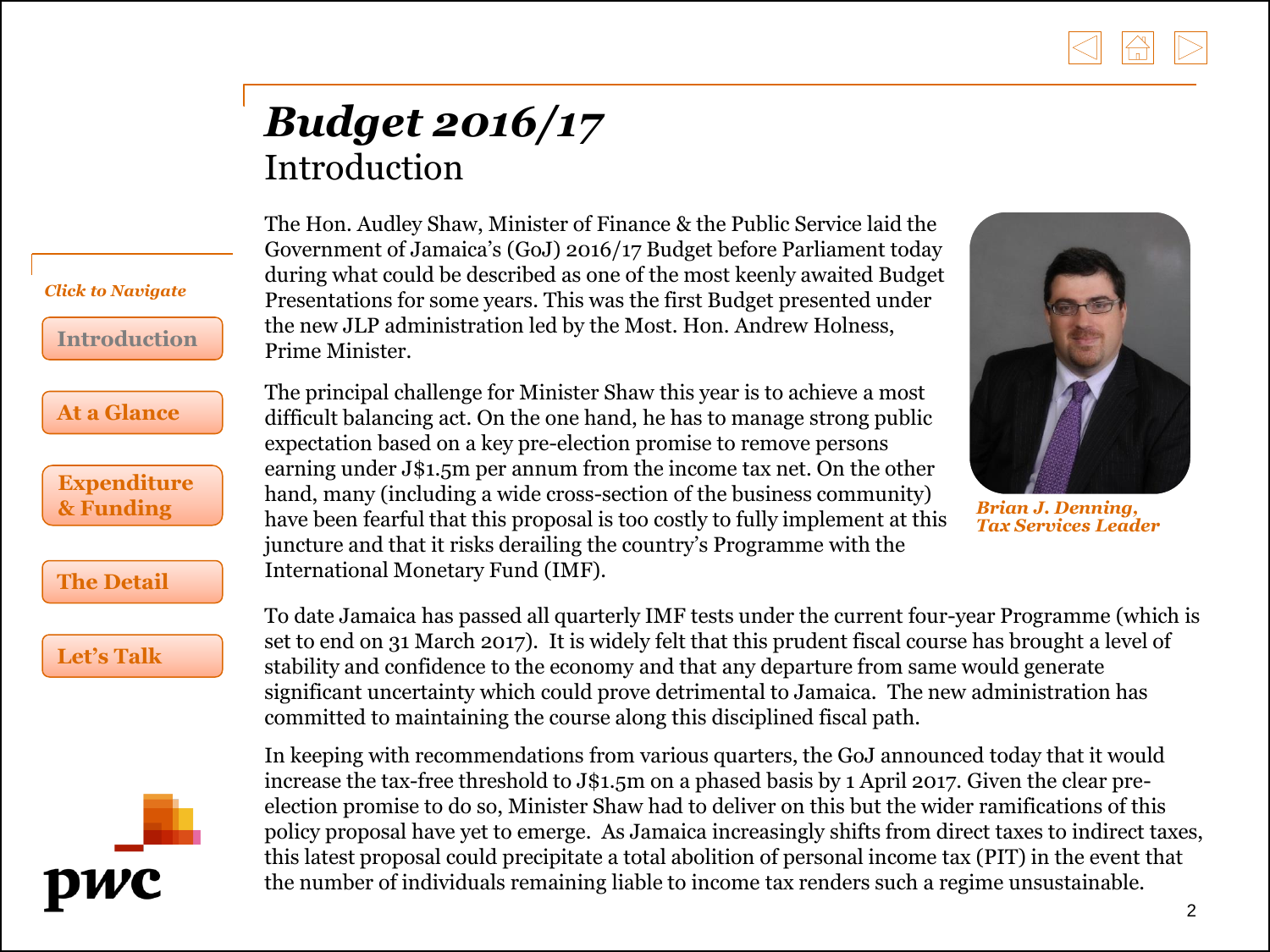

#### *Budget 2016/17*  New Measures At a Glance

*Click to Navigate*

<span id="page-2-0"></span>pwc

**[Introduction](#page-1-0)**

The table below highlights the new tax measures announced today in Parliament. A total **J\$13.78bn** in new taxes were announced (for FY 2016/17) to fund the initial phased increase in the tax-free threshold (of \$1,000,272) which is estimated to cost **J\$12.5bn** for FY 2016/17 (**J\$16.7bn** on an annualised basis). An increase of the tax-free threshold to J\$1.5m will cost in excess of **J\$31bn** on an annualised basis (excluding the increase in rate on incomes over J\$6m).

| <b>Expenditure</b><br>& Funding<br>Increase in the Income Tax-Free Threshold to J\$1.5m on a phased basis<br>(12.50)<br>30% income tax rate imposed on income in excess of J\$6 million per annum<br><b>The Detail</b><br>Increase in SCT on automotive fuels by $J\$ 7 per litre<br>6.489 | <b>At a Glance</b> |  |  |
|--------------------------------------------------------------------------------------------------------------------------------------------------------------------------------------------------------------------------------------------------------------------------------------------|--------------------|--|--|
|                                                                                                                                                                                                                                                                                            |                    |  |  |
|                                                                                                                                                                                                                                                                                            |                    |  |  |
|                                                                                                                                                                                                                                                                                            |                    |  |  |
|                                                                                                                                                                                                                                                                                            |                    |  |  |
| Introduction of SCT on Liquefied Natural Gas (LNG) and revision of HFO rates<br>1.415<br>$\mathbf{I}$                                                                                                                                                                                      | <b>Let's Talk</b>  |  |  |
| Increase in SCT on certain tobacco products / substitutes – to \$14 per stick<br>0.574<br>$\mathbf{U}$                                                                                                                                                                                     |                    |  |  |
| Increase in Departure Tax to US\$35 per person (from US\$14.53 approx.)<br>5.300                                                                                                                                                                                                           |                    |  |  |
| <b>Grand Total</b><br>1.278                                                                                                                                                                                                                                                                |                    |  |  |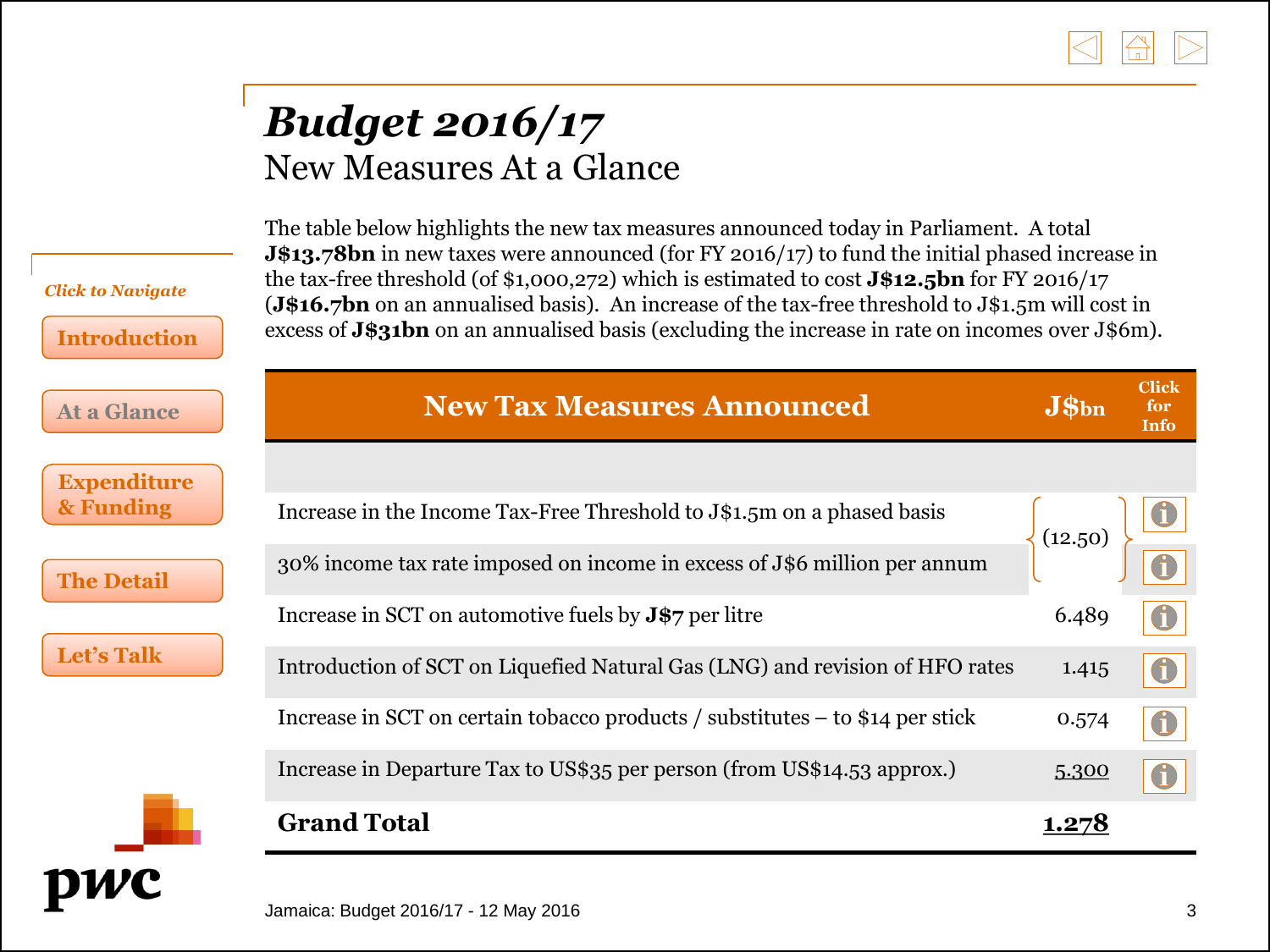

## *Budget 2016/17*  Expenditure & Funding

<span id="page-3-0"></span>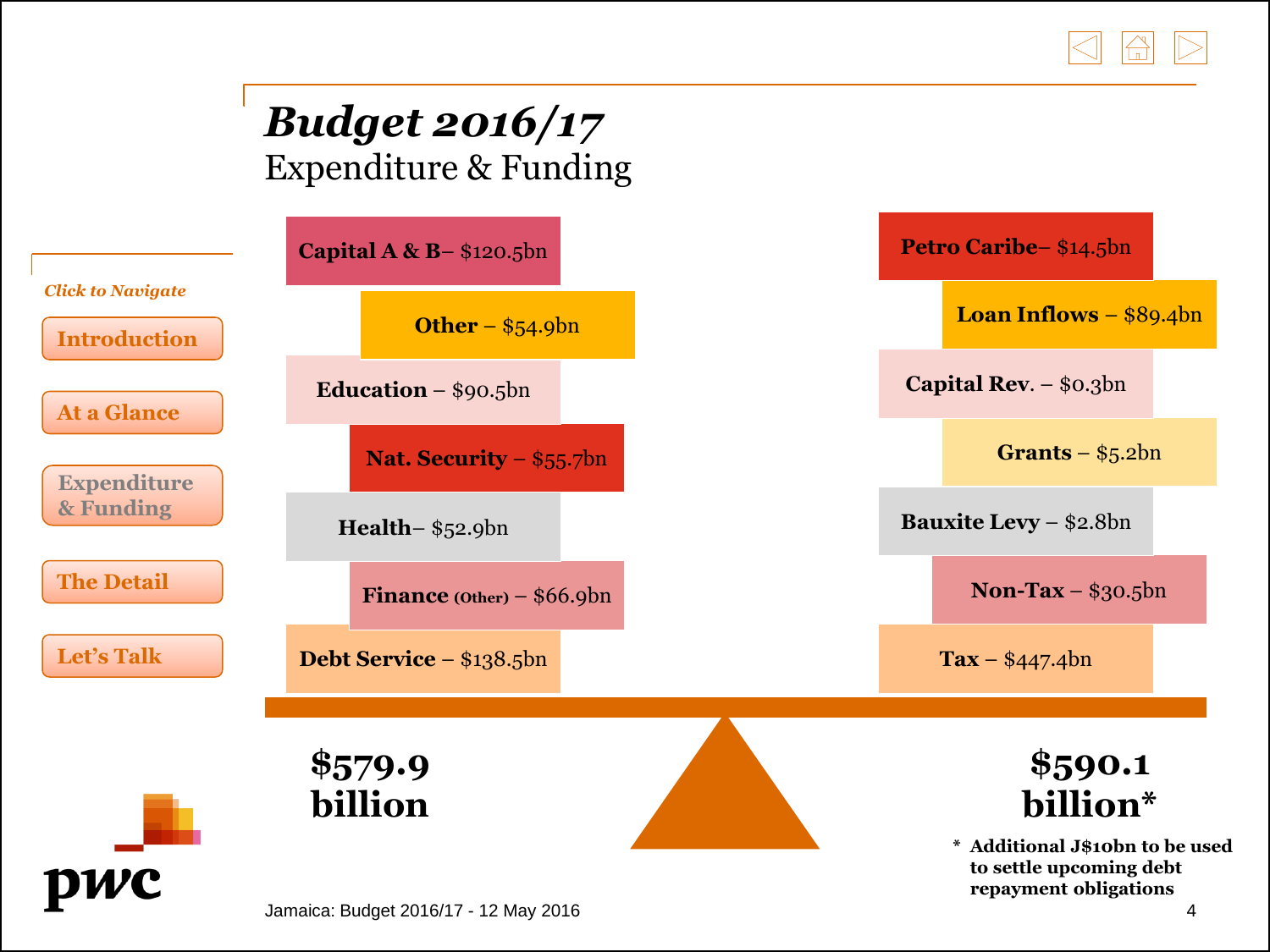

### *Budget 2016/17* Diving into the Detail (1)

We now examine each new revenue measure announced today in further detail:

**Increase in Tax Threshold to J\$1.5m on a phased basis**

*Click to Navigate*

**[Introduction](#page-1-0)**

**[At a Glance](#page-2-0)** 

**[Expenditure](#page-3-0) & Funding**

**The Detail**

**[Let's Talk](#page-14-0)**

The following table highlights the proposed phased increases in the income tax-free threshold over the next year:

| <b>Effective</b>         | <b>Annual</b><br>$\overline{\mathbf{J}}$ \$ | <b>Monthly</b><br>$J$ \$ | <b>Monthly</b><br>Benefit @ $25%$<br><b>J\$</b> | <b>Monthly</b><br><b>Benefit</b><br><b>Increase</b><br>$\overline{\mathbf{J}}$ \$ |  |
|--------------------------|---------------------------------------------|--------------------------|-------------------------------------------------|-----------------------------------------------------------------------------------|--|
| <b>Current Threshold</b> | 592,800                                     | 49,400                   | 12,350                                          |                                                                                   |  |
| From 1 July 2016         | 1,000,272                                   | 83,356                   | 20,839                                          | 8,489                                                                             |  |
| From 1 April 2017        | 1,500,096                                   | 125,008                  | 31,252                                          | 10,413                                                                            |  |

As the increased tax-free thresholds will become effective during the calendar year, the annual taxfree thresholds for the Years of Assessment 2016 and 2017 shall therefore be \$796,536 and \$1,375,140 respectively.

<span id="page-4-0"></span>

The Minister estimates that the initial increase in the tax-free threshold to J\$1,000,272 per annum will take a further 74,035 persons out of the income tax net. We anticipate that the further increase in the threshold to J\$1,500,096 could take an additional 60,000+ out of the net.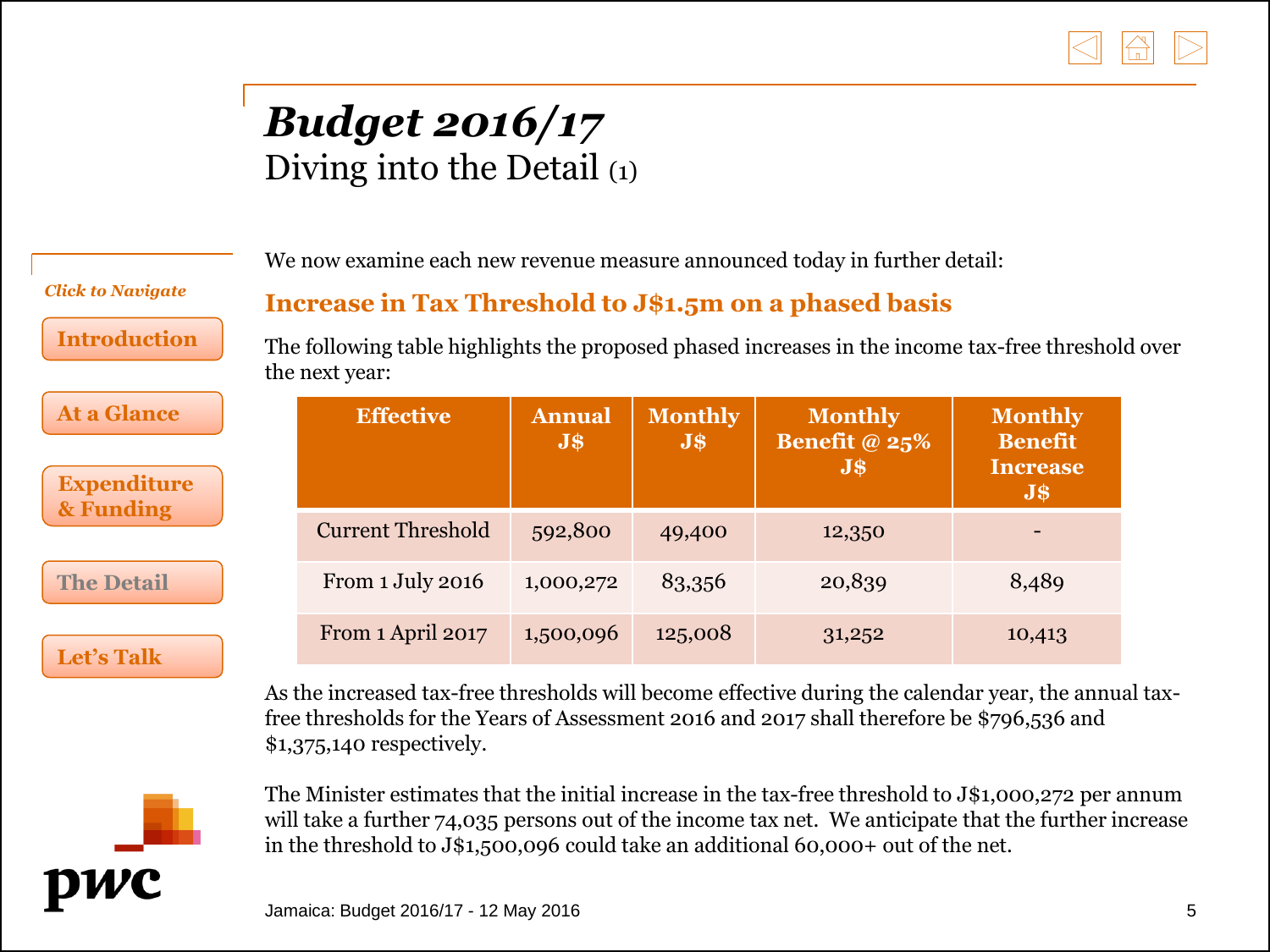

### *Budget 2016/17*  Diving into the Detail (2)

*total). Click to Navigate* **[Introduction](#page-1-0) [At a Glance](#page-2-0) [Expenditure](#page-3-0) & Funding [The Detail](#page-4-0) [Let's Talk](#page-14-0)**

In his presentation, Minister Shaw explained that the increase in threshold was deemed necessary so as to partially combat the impact of inflation on the earnings of individuals. He cited that if one applied the effects of inflation since 1980 to the income tax threshold, which was \$7,500 at that time, the current level should equate to approximately \$1,362,000. The proposed \$1.5 million threshold therefore reflects an increase of just over 10% of that value.

*PwC Commentary: The increase in the tax-free threshold to J\$1.5 million per annum will have particularly positive implications for PAYE workers on lower incomes as their tax burden will be lifted and spread across the wider economy in the form of indirect taxes. The proposed policy has broader implications however, as the threshold increases will also significantly reduce the number of individuals who will contribute to income tax (perhaps to less than 110,000 persons in* 

*Data published by the Statistical Institute of Jamaica indicates that as at January 2016, Jamaica's Total Employed Labour Force stood at 1.163 million persons. This would suggest that 90% of Jamaica's Employed Labour Force will not contribute even J\$1 in income tax to the Consolidated Fund. In contrast, the remaining 10% will be required to carry the entire income tax burden with yet a further burden being placed on perhaps as few as 12,000 persons (due to increasing the rate to 30% on incomes above J\$6 million per annum).*

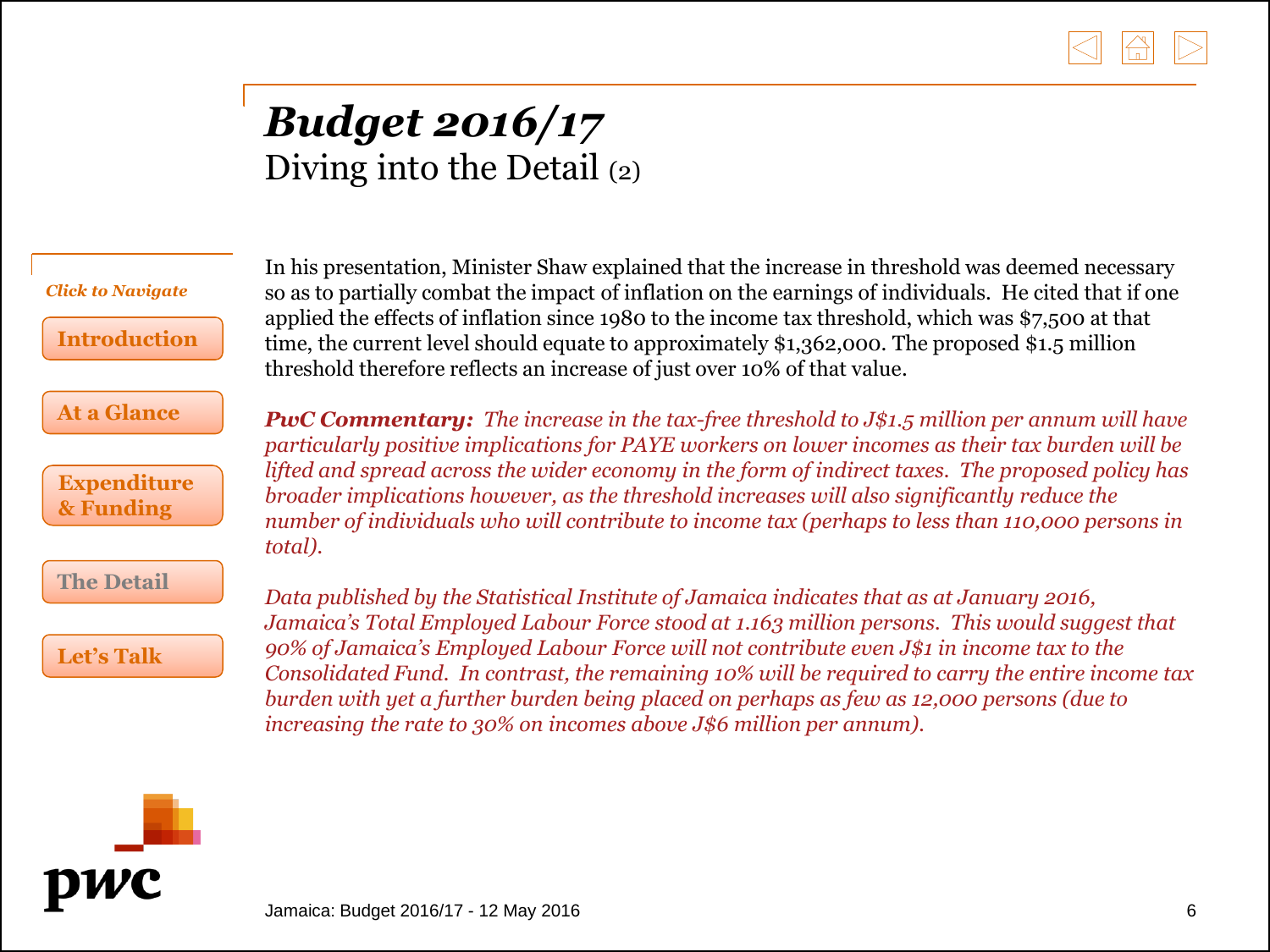

### *Budget 2016/17* Diving into the Detail (3)

*Click to Navigate*

**[Introduction](#page-1-0)**

**[At a Glance](#page-2-0)**

**[Expenditure](#page-3-0) & Funding**

**[The Detail](#page-4-0)**

**[Let's Talk](#page-14-0)**

*Unless compliance levels are increased dramatically and significantly greater numbers contribute to the income tax pot, the continued viability and practicality of maintaining a personal income tax (PIT) regime must be considered.* 

*The increasing shift away from direct taxes toward indirect taxes may be viewed as a tacit recognition that PIT is not an effective form of taxation in the Jamaican environment. If so, then the big question to be addressed is whether PIT should be abolished entirely rather than maintaining a complex tax framework and administration to extract income tax (which by its nature should be broadly applied) from such a small subset of the overall population. Given that most public services are consumed by the majority of our population, the significant inequity of requiring the few to pay for the majority ought not to be ignored. Any abolition of PIT would need to be carefully evaluated in order to properly consider the full ramifications.* 

*It is also noted that the Budget Presentation did not specifically address other payroll taxes (e.g. Education Tax, NHT/NIS/HEART contributions). Any comprehensive reform of the PIT regime ought in our view to encompass broader payroll tax reform which is long overdue. The need for such an evaluation is even greater in light of the current PIT proposal including consideration of the administrative utility of collecting only statutory contributions from so many or the inequity of making contributions if one cannot qualify for meaningful benefits under these programmes.* 

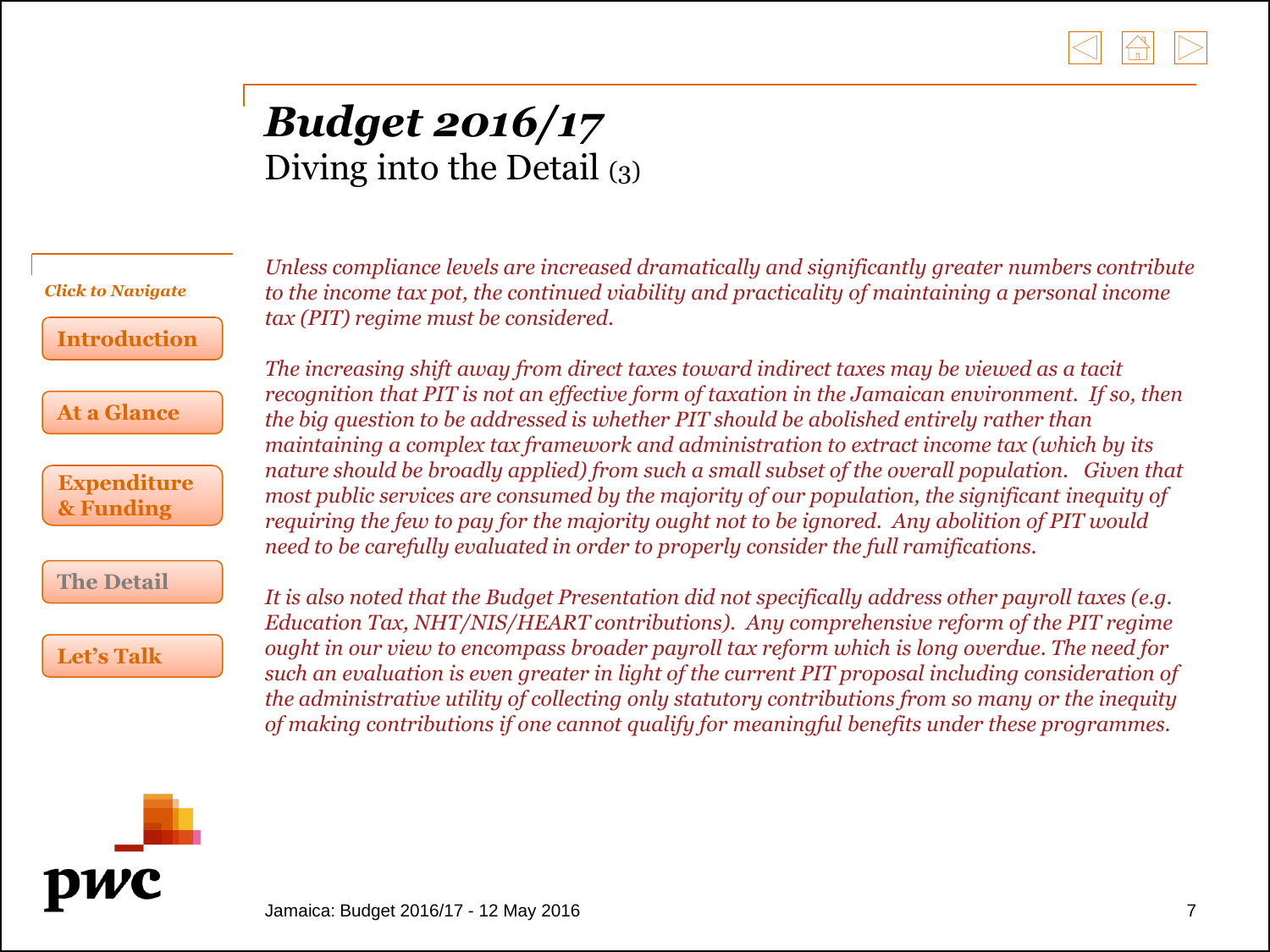

#### *Budget 2016/17*  Diving into the Detail (4)

#### **New 30% Income Tax Rate on Incomes over \$6m**

**[Introduction](#page-1-0)**

**[At a Glance](#page-2-0)**

**[Expenditure](#page-3-0) & Funding**

**[The Detail](#page-4-0)**

**[Let's Talk](#page-14-0)**

*Click to Navigate*

In an effort to mitigate some of the revenue loss expected from the phased increase in the income tax threshold, the GoJ intends to simultaneously introduce a 30% income tax rate to be applied to incomes in excess of J\$6m per annum. The current income tax rate is 25%.

The following table illustrates the monthly position for the next three Years of Assessment:

| <b>Monthly Income</b><br><b>Taxed At:</b> | 2016<br>Jan.- Jun. | 2016<br>Jul.-Dec. | 2017<br>$Jan. - Mar.$ | 2017<br>Apr.- Dec. | 2018<br>Jan.-Dec. |
|-------------------------------------------|--------------------|-------------------|-----------------------|--------------------|-------------------|
| Threshold $(a\ 0\%)$                      | \$49,400           | \$83,356          | \$83,356              | \$125,008          | \$125,008         |
| Next @ $25%$                              | <b>Balance</b>     | \$416,644         | \$416,644             | \$374,992          | \$374,992         |
| Balance $\omega$ 30%                      | n/a                | <b>Balance</b>    | Balance               | Balance            | <b>Balance</b>    |

For incomes marginally above J\$6m per annum, the benefit of the increased tax-free threshold will exceed the additional income tax chargeable at the 30% tax rate. When the threshold initially increases to J\$1,000,272 per annum, the additional monthly tax shelter from same will be fully clawed back at an annual income levels of approximately J\$8m while higher levels of income will bear a greater net income tax burden under this proposal.

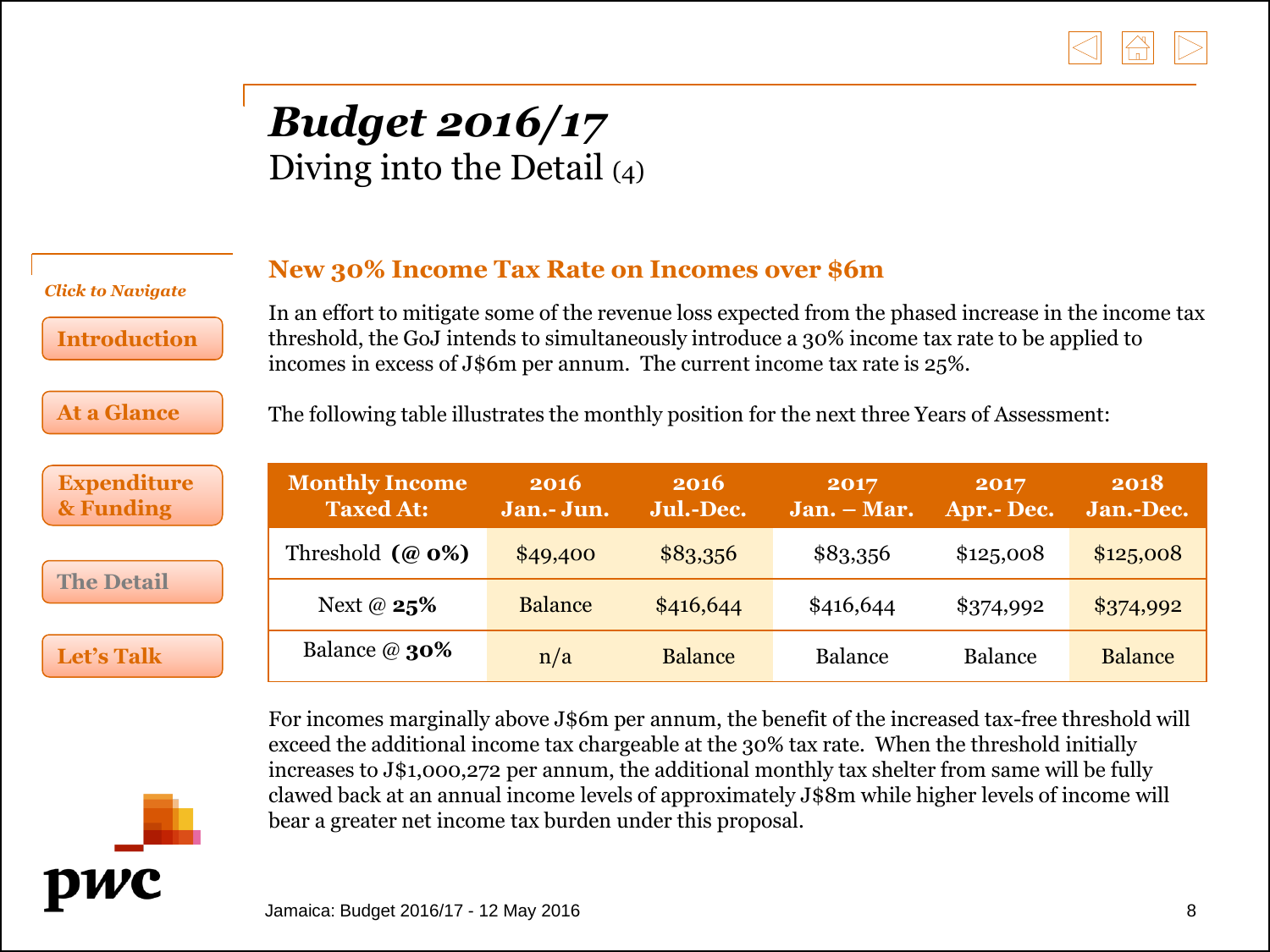

### *Budget 2016/17* Diving into the Detail  $(5)$

*Click to Navigate*

**[Introduction](#page-1-0)**

**[At a Glance](#page-2-0)**

**[Expenditure](#page-3-0) & Funding**

**[The Detail](#page-4-0)**

**[Let's Talk](#page-14-0)**

*PwC Commentary: The inevitable losers from this measure are those persons who earn significantly over \$6 million, notwithstanding that they will obtain some benefit from the proposed increase in the income tax threshold.* 

*When the J\$1.5m threshold takes full effect, an individual earning approximately \$10.5m per annum will have the additional tax shelter given by the increased threshold fully clawed back as a result of the higher marginal income tax rate of 30%. In an individual earning J\$15m per annum for example currently pays income tax of \$3,592,425 per annum (after NIS deductions) whereas his/her income tax payable will move to \$3,813,726 – an increase of \$221,301 per annum.* 

*We are of the view that the proposed 30% income tax rate is a retrograde step. It is not in keeping with the general thrust of tax reform already implemented which seeks to broaden the tax base and reduce rates. In light of current compliance levels and the lack of contribution to income tax by 90% of the Total Employed Labour Force, it seems most inequitable to target a subset of perhaps less than 12,000 persons to pay a further 5% income tax on top of the multiple statutory contributions imposed on top of the current 25% income tax rate.* 

*Given this inequity, it is also likely that some of these persons could take protective measures to reduce their exposure to this excessive taxation as was done in 2011 when the Government introduced a 35% income tax rate to be imposed on incomes over J\$10m. This policy did not achieve the tax revenues anticipated and it was subsequently withdrawn.*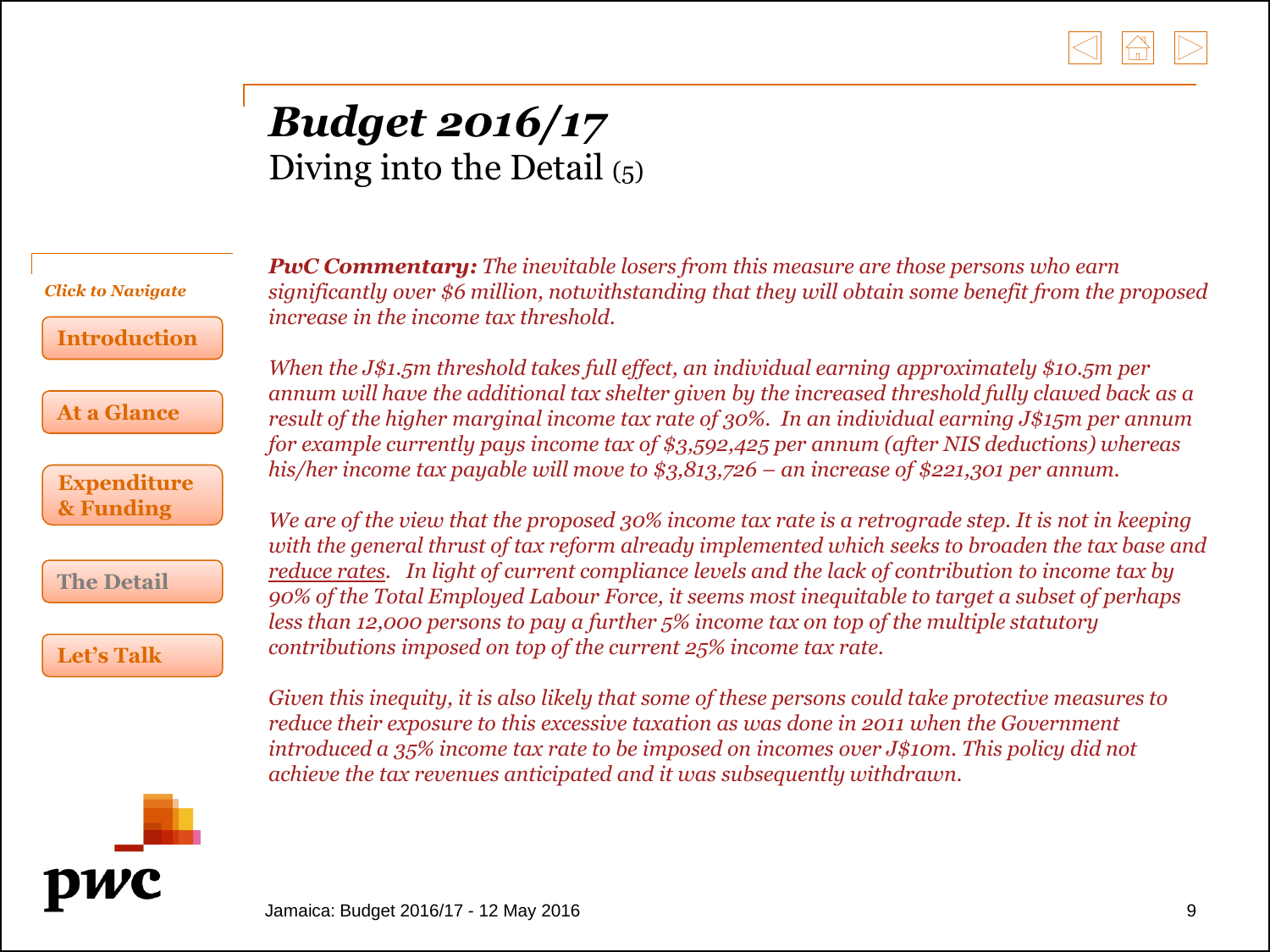

### *Budget 2016/17* Diving into the Detail (6)

| <b>Click to Navigate</b><br><b>Introduction</b><br><b>At a Glance</b> | Increase in SCT rate of J\$7 per litre on automotive fuels<br>Special Consumption Tax (SCT) on the importation or manufacture in Jamaica (i.e. refining) of<br>automotive fuels will be increased by \$7.00 per litre with effect from 13 May 2016.<br>The following table summarises the position: |                                 |                                     |                                                 |                                                     |  |  |  |
|-----------------------------------------------------------------------|-----------------------------------------------------------------------------------------------------------------------------------------------------------------------------------------------------------------------------------------------------------------------------------------------------|---------------------------------|-------------------------------------|-------------------------------------------------|-----------------------------------------------------|--|--|--|
| <b>Expenditure</b><br>& Funding                                       |                                                                                                                                                                                                                                                                                                     | Gasoline-<br><b>Unleaded 87</b> | Gasoline –<br><b>Unleaded</b><br>90 | <b>Automotive</b><br><b>Diesel Oil</b><br>(ADO) | <b>Ultra Low</b><br><b>Sulphur</b><br><b>Diesel</b> |  |  |  |
|                                                                       | Current – J $\phi$ per litre $*$                                                                                                                                                                                                                                                                    | 25.1061                         | 25.4792                             | 24.4145                                         | 24.4145                                             |  |  |  |
| <b>The Detail</b>                                                     | Proposed – J\$ per litre                                                                                                                                                                                                                                                                            | 32.1061                         | 32.4792                             | 31.4145                                         | 31.4145                                             |  |  |  |
|                                                                       |                                                                                                                                                                                                                                                                                                     |                                 |                                     |                                                 |                                                     |  |  |  |

*\* Includes J\$2 SCT per litre which replaced cess previously charged by PCJ*

*PwC Commentary: We note that the Ministry Paper did not specifically address whether this increase will apply to Leaded Gasoline or Marine Diesel Oil. The G0J is capitalising on current depressed oil prices to impose further SCT on gasoline. This will also trigger additional ad valorem SCT payable (levied at 10%) as this is imposed on the price inclusive of specific-rate SCT. The effect of this tax increase will be felt across the economy as it will increase the cost of public and private transportation as well as the haulage of goods.* 

**[Let's Talk](#page-14-0)**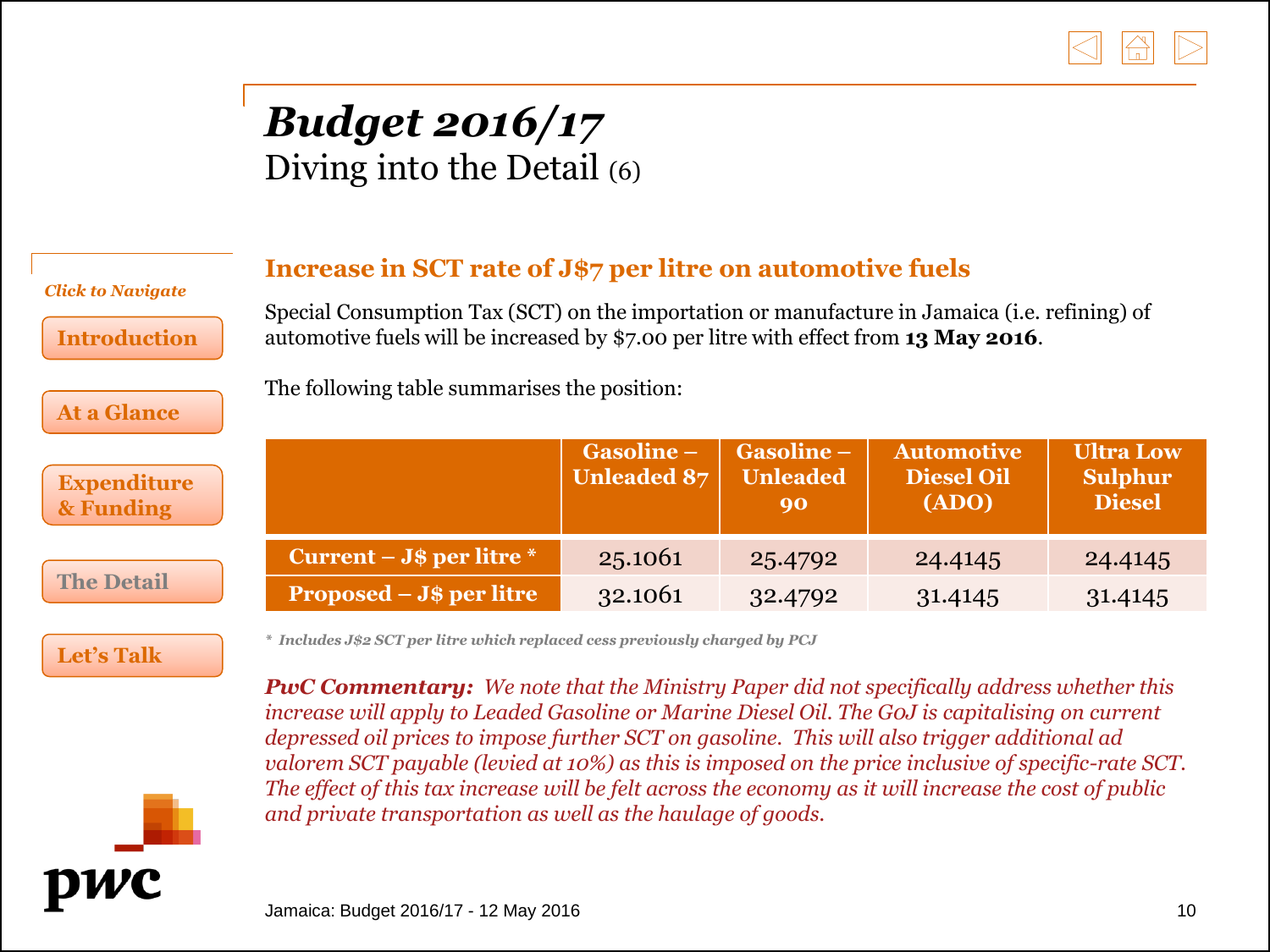

### *Budget 2016/17*  Diving into the Detail  $(7)$

from GCT.

#### **Introduction of SCT on Liquefied Natural Gas (LNG)**

### *Click to Navigate*

**[Introduction](#page-1-0)**

**[At a Glance](#page-2-0)**

**[Expenditure](#page-3-0) & Funding**

**[The Detail](#page-4-0)**

**[Let's Talk](#page-14-0)**

In his presentation, Minister Shaw indicated that the introduction of this new tax regime (along with the changes to the tax imposed on HFO – see below) is designed to standardise the taxation of petroleum products competing with LNG. The proposed applicable rates for each fuel type are listed in the table below:

At present LNG is liable to General Consumption Tax (GCT) at 16.5%. With effect from **13 May 2016**, the GoJ proposes to impose both a specific rate and *ad valorem* rate of Special Consumption

Tax (SCT) on LNG of **\$4.56 per mmbtu<sup>2</sup>**[mmbtu = one million British Thermal Units (BTU)] and **3.5%** respectively. LNG shall become a prescribed petroleum product and therefore will become exempt

| <b>Fuel</b>          | <b>GCT</b> | <b>Specific Rate</b><br><b>SCT</b> | <b>Ad Valorem</b><br><b>SCT</b> |
|----------------------|------------|------------------------------------|---------------------------------|
| <b>LNG</b>           | Exempt     | $$4.56$ per mmbtu <sup>2</sup>     | $3.5\%$                         |
| <b>HFO</b>           | Exempt     | \$2.0006 per litre                 | 0.395%                          |
| <b>LPG</b> (Propane) | Exempt     | \$2.006 per litre                  | 0.395%                          |
| <b>Diesel</b>        | Exempt     | J\$31.4145 per litre               | 10%                             |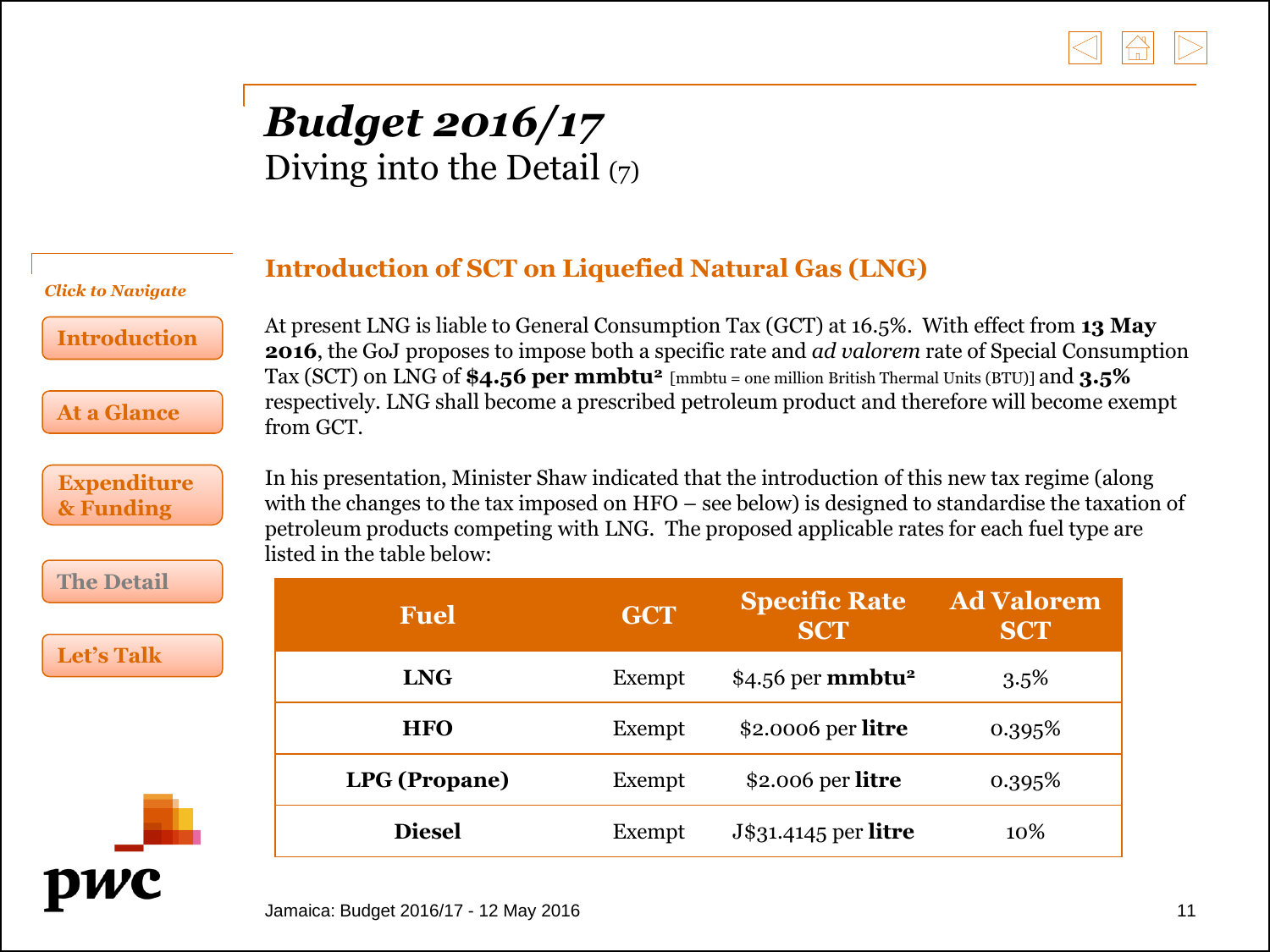

#### *Budget 2016/17*  Diving into the Detail (8)

| <b>Click to Navigate</b>        |
|---------------------------------|
| <b>Introduction</b>             |
| At a Glance                     |
| <b>Expenditure</b><br>& Funding |
| <b>The Detail</b>               |
| <b>Let's Talk</b>               |

*PwC Commentary: Jamaica has actively sought to reduce its reliance on Diesel Oil to generate electricity. In this regard the Jamaica Public Service Company Limited (JPSCO) recently retrofitted its major power plant at Bogue in Saint James in order to enable it to use LNG as its primary fuel source. LNG is a cleaner and more cost effective fuel source than Diesel Oil. The proposed imposition of SCT on LNG in lieu of GCT may have a material adverse impact on the cost of LNG. At present GCT charged on LNG should be fully recoverable by an electricity generating company such as JPSCO as the supply of electricity is a taxable activity.* 

*Where this GCT is replaced with SCT (both specific and ad valorem) this SCT would not be recoverable and therefore would increase the cost of LNG to JPSCO and other users of LNG. This additional cost would therefore have to be either absorbed by JPSCO or passed onto its customers in the form of higher electricity prices. Any increase in electricity prices could have a significant multiplier effect across the economy given the extensive consumption of electricity for industrial, commercial and residential use.* 

#### **Revision of HFO SCT rates**

At present Heavy Fuel Oil (HFO) attracts a specific SCT rate of **J\$0.1512** per litre. With effect from **13 May 2016** it is proposed to increase the specific rate of SCT to **J\$2.0006** per litre and also impose an *ad valorem* rate of SCT of **0.395%.**

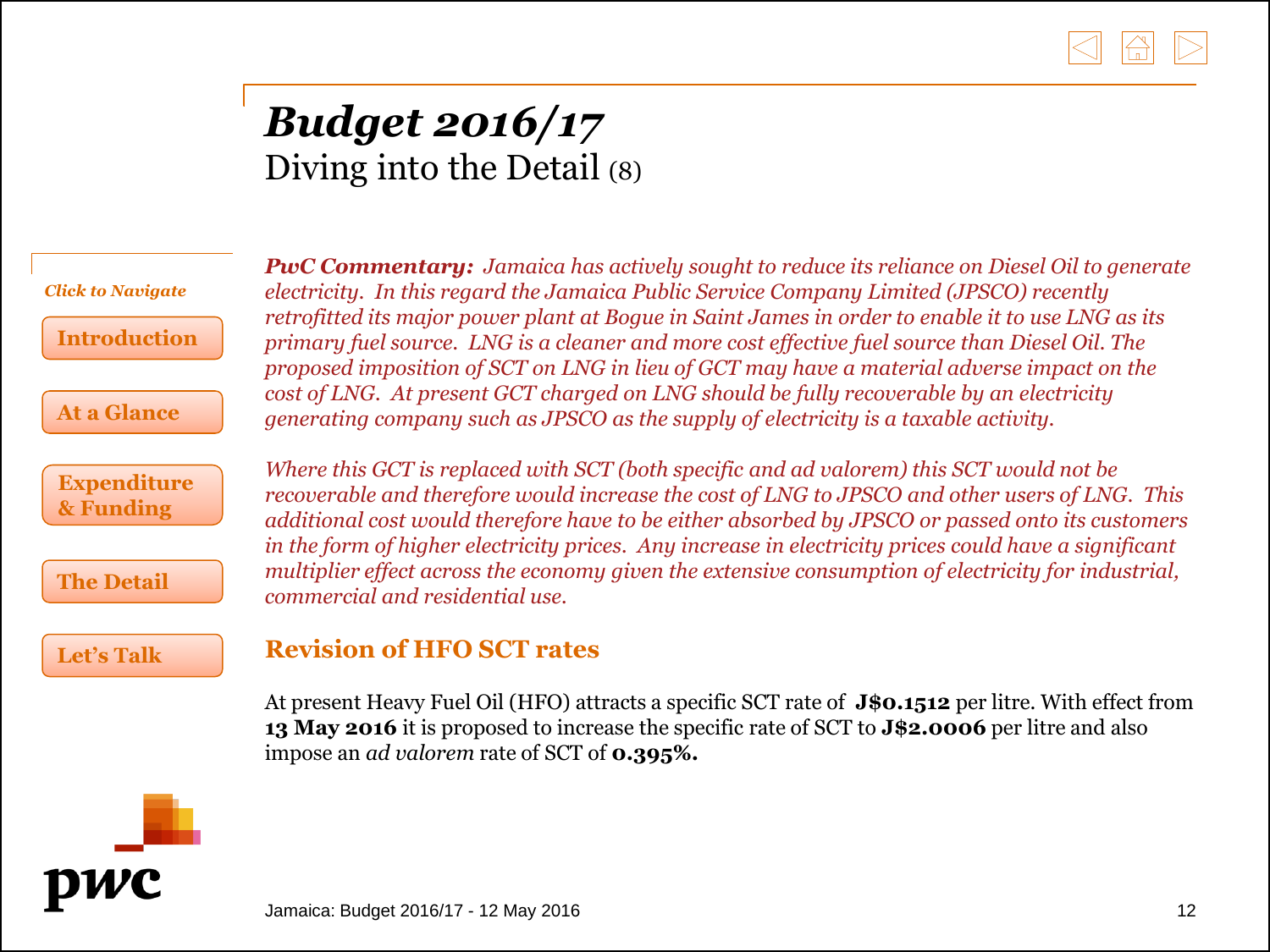

### *Budget 2016/17* Diving into the Detail (9)

*Click to Navigate*

**[Introduction](#page-1-0)**

**[At a Glance](#page-2-0)**

**[Expenditure](#page-3-0) & Funding**

**[The Detail](#page-4-0)**

**[Let's Talk](#page-14-0)**

#### **Increase of SCT on cigarettes etc. to J\$14 per stick**

In keeping with the Government's commitment to reduce local tobacco consumption (in conformity with the *Framework Convention on Tobacco Control*), special consumption tax (SCT) is being increased on certain tobacco products.

Effective **13 May 2016**, the SCT on cigarettes, cigars, cigarillos, cheroots (including substitutes for these products) will be increased from J\$12 to J\$14 per stick. This increase will not apply to the supply of unbundled tobacco.

#### **Retention of Junior Stock Exchange Incentive**

In his Budget Presentation, Minister Shaw referred to his earlier announcement in April 2016 of his intention to restore the income tax incentive to companies that list on the Junior Stock Exchange. It is intended to restore this incentive in the format it was originally granted with effect from 1 April 2016 and to pass the necessary legislative amendments to this effect.

The incentive as originally enacted granted the following income tax relief (subject to certain conditions) to companies which listed on the Junior Stock Exchange:

- (a) Full income tax relief on profits earned in the first five years of listing (years 1-5);
- (b) Relief of 50% of the income tax payable in the following five years (years 6-10).

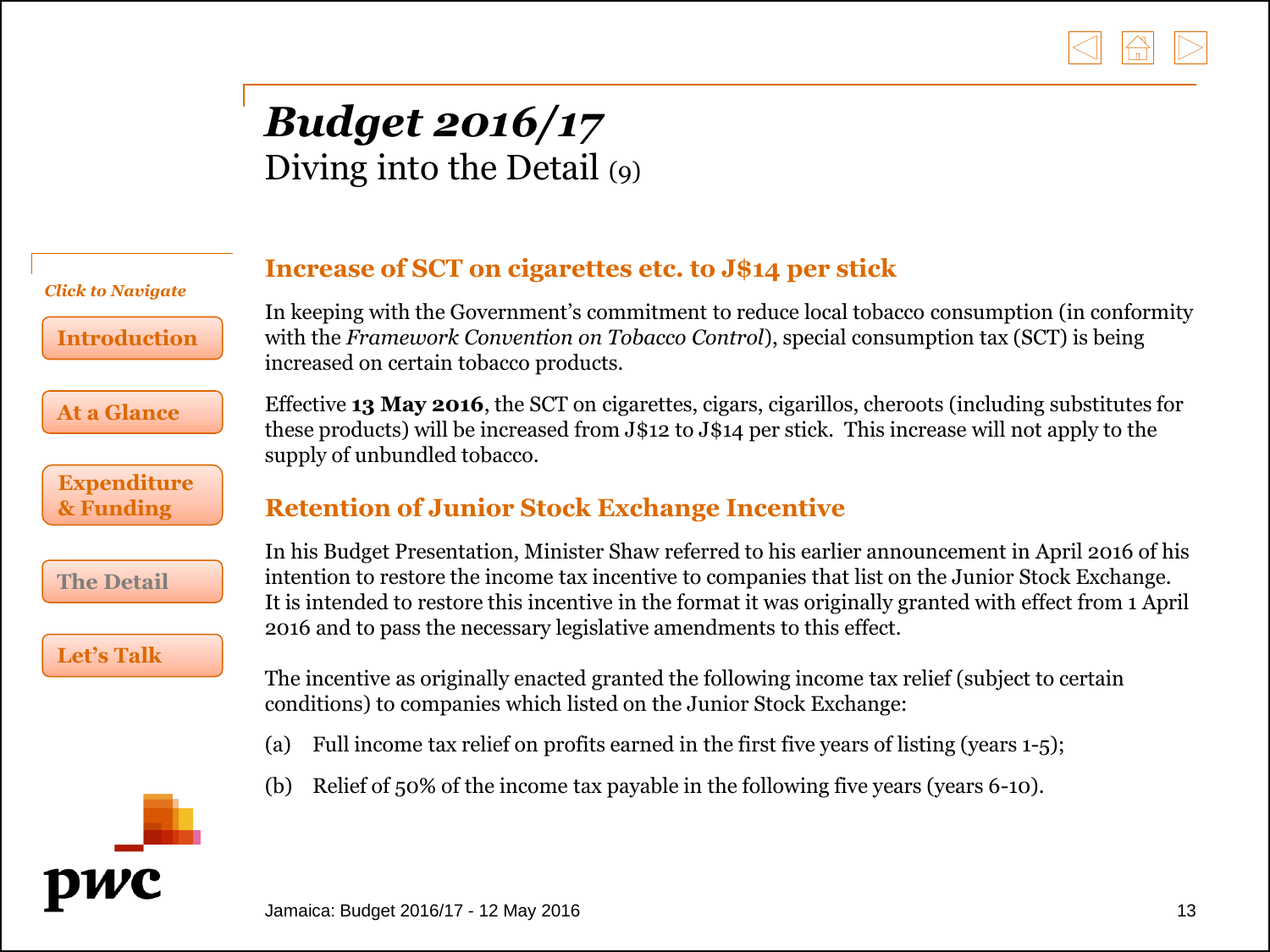

#### *Budget 2016/17*  Diving into the Detail (10)

| <b>Click to Navigate</b>                  | <b>Increase in Departure Tax to US\$35 per person</b>                                                                                                                                                                                                                                                                                                                                                                                                                                    |  |    |    |      |      |    |                     |    |
|-------------------------------------------|------------------------------------------------------------------------------------------------------------------------------------------------------------------------------------------------------------------------------------------------------------------------------------------------------------------------------------------------------------------------------------------------------------------------------------------------------------------------------------------|--|----|----|------|------|----|---------------------|----|
| <b>Introduction</b><br><b>At a Glance</b> | The GoJ proposes to increase departure tax to US\$35 with effect <b>1 June 2016</b> . The tax is presently<br>levied in Jamaican dollars (equivalent to US\$14.53 at current rates). Going forward it is proposed<br>to levy the departure tax in US\$. It is estimated that this increase will generate <b>J\$5.3bn</b> in FY<br>2016/17.<br>The following chart compares the proposed departure tax rate with rates imposed in selected<br>Caribbean and Latin American jurisdictions: |  |    |    |      |      |    |                     |    |
| <b>Expenditure</b>                        |                                                                                                                                                                                                                                                                                                                                                                                                                                                                                          |  |    |    |      |      |    | <b>Source: IATA</b> |    |
| & Funding                                 | <b>Departure Tax (US\$)</b>                                                                                                                                                                                                                                                                                                                                                                                                                                                              |  |    |    |      |      |    |                     |    |
| <b>The Detail</b>                         | Jamaica<br>Dominican Republic                                                                                                                                                                                                                                                                                                                                                                                                                                                            |  |    | 20 |      | 35   |    |                     |    |
| <b>Let's Talk</b>                         | Panama<br>Dominica                                                                                                                                                                                                                                                                                                                                                                                                                                                                       |  |    | 21 |      | 40   |    |                     |    |
|                                           | Cayman Islands                                                                                                                                                                                                                                                                                                                                                                                                                                                                           |  |    |    |      | 37.5 |    |                     |    |
|                                           | <b>Turks &amp; Caicos</b>                                                                                                                                                                                                                                                                                                                                                                                                                                                                |  |    |    |      |      |    | 60                  |    |
|                                           | Guyana                                                                                                                                                                                                                                                                                                                                                                                                                                                                                   |  |    | 20 |      |      |    |                     |    |
|                                           | <b>Barbados</b>                                                                                                                                                                                                                                                                                                                                                                                                                                                                          |  |    |    | 27.5 |      |    |                     |    |
|                                           | Trinidad & Tobago                                                                                                                                                                                                                                                                                                                                                                                                                                                                        |  |    | 17 |      |      |    |                     |    |
|                                           |                                                                                                                                                                                                                                                                                                                                                                                                                                                                                          |  | 10 | 20 | 30   | 40   | 50 | 60                  | 70 |

Jamaica: Budget 2016/17 - 12 May 2016